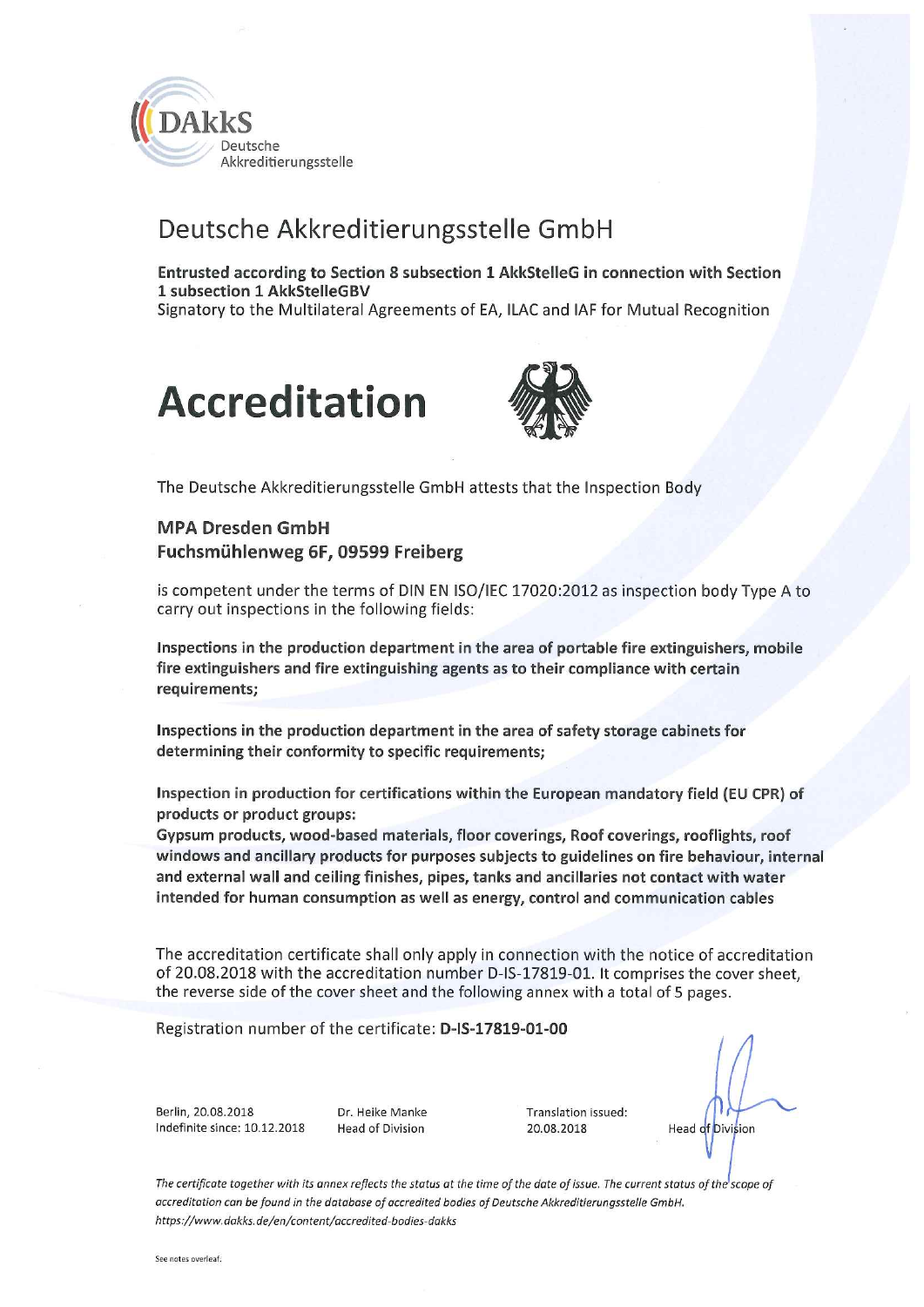### Deutsche Akkreditierungsstelle GmbH

Office Berlin Spittelmarkt 10 10117 Berlin

Office Frankfurt am Main Europa-Allee 52 60327 Frankfurt am Main Office Braunschweig Bundesallee 100 38116 Braunschweig

The publication of extracts of the accreditation certificate is subject to the prior written approval by Deutsche Akkreditierungsstelle GmbH (DAkkS). Exempted is the unchanged form of separate disseminations of the cover sheet by the conformity assessment body mentioned overleaf.

No impression shall be made that the accreditation also extends to fields beyond the scope of accreditation attested by DAkkS.

The accreditation was granted pursuant to the Act on the Accreditation Body (AkkStelleG) of 31 July 2009 (Federal Law Gazette I p. 2625) and the Regulation (EC) No 765/2008 of the European Parliament and of the Council of 9 July 2008 setting out the requirements for accreditation and market surveillance relating to the marketing of products (Official Journal of the European Union L 218 of 9 July 2008, p. 30). DAkkS is a signatory to the Multilateral Agreements for Mutual Recognition of the European co-operation for Accreditation (EA), International Accreditation Forum (IAF) and International Laboratory Accreditation Cooperation (ILAC). The signatories to these agreements recognise each other's accreditations.

The up-to-date state of membership can be retrieved from the following websites:

EA: www.european-accreditation.org

ILAC: www.ilac.org

IAF: www.iaf.nu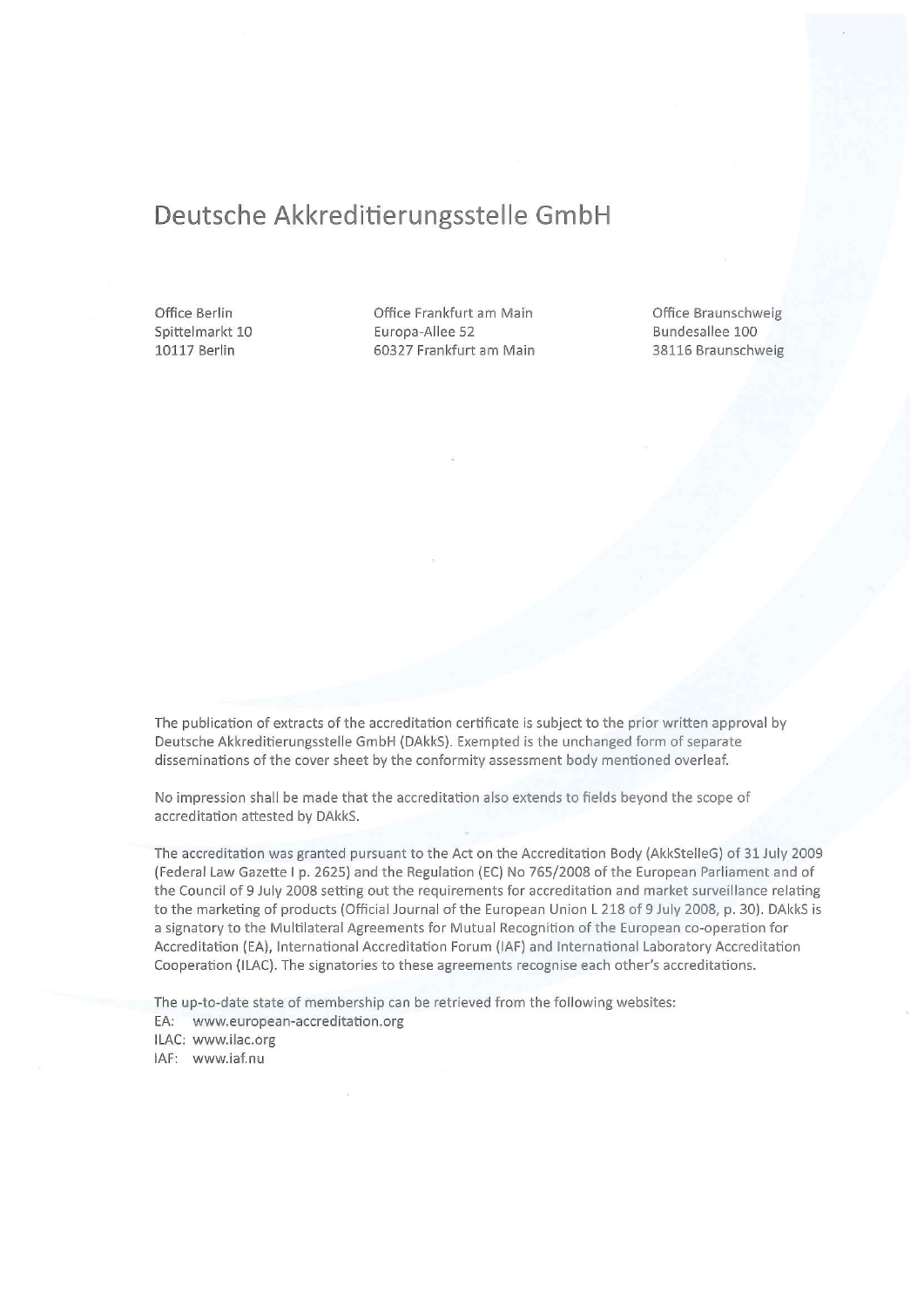

### Deutsche Akkreditierungsstelle GmbH

# Annex to the Accreditation Certificate D-IS-17819-01-00 according to DIN EN ISO/IEC 17020:2012

Indefinite since: 10.12.2018

Date of issue: 20.08.2018

Holder of certificate:

**MPA Dresden GmbH** Fuchsmühlenweg 6F, 09599 Freiberg

for its inspection body Type A

Inspections in the fields:

Inspections in the production department in the area of portable fire extinguishers, mobile fire extinguishers and fire extinguishing agents as to their compliance with certain requirements;

Inspections in the production department in the area of safety storage cabinets for determining their conformity to specific requirements;

Inspection in production for certifications within the European mandatory field (EU CPR) of products or product groups:

Gypsum products, wood-based materials, floor coverings, Roof coverings, rooflights, roof windows and ancillary products for purposes subjects to guidelines on fire behaviour, internal and external wall and ceiling finishes, pipes, tanks and ancillaries not contact with water intended for human consumption as well as energy, control and communication cables

This document is a translation. The definitive version is the original German annex to the accreditation certificate.

Abbreviations used: see last page

The certificate together with its annex reflects the status at the time of the date of issue. The current status of the scope of accreditation can be found in the database of accredited bodies of Deutsche Akkreditierungsstelle GmbH. https://www.dakks.de/en/content/accredited-bodies-dakks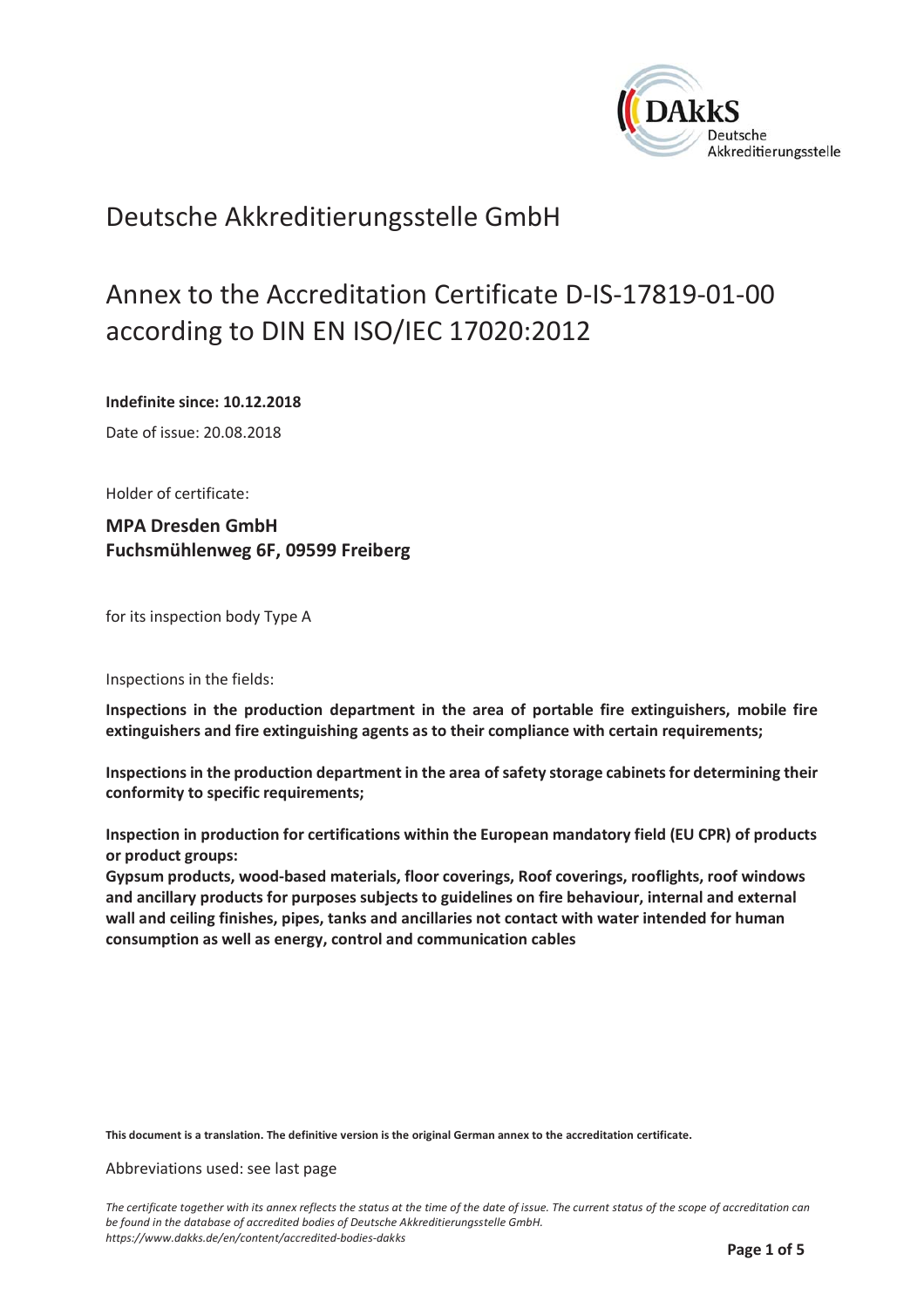

 $1.$ Inspections in the production department in the area of portable fire extinguishers, mobile fire extinguishers and fire extinguishing agents as to their compliance with certain requirements

| VA IS1 FLGM<br>2014-01                                         | Fire extinguishing agents and fire extinguishers - Inspections at the<br>manufacturer location                                                                                                                                       |
|----------------------------------------------------------------|--------------------------------------------------------------------------------------------------------------------------------------------------------------------------------------------------------------------------------------|
| based on:                                                      |                                                                                                                                                                                                                                      |
| <b>DIN EN 3-7</b><br>2007-10                                   | Portable fire extinguishers - Part 7: Characteristics, performance<br>requirements and test methods                                                                                                                                  |
| <b>DIN EN 3-8</b><br>$2007 - 02 +$<br>Corrigendum 1<br>2008-01 | Portable fire extinguishers - Part 8: Additional requirements to EN 3-7<br>for the construction, resistance to pressure and mechanical tests for<br>extinguishers with a maximum allowable pressure equal to or lower<br>than 30 bar |
| <b>DIN EN 3-9</b><br>$2007 - 02 +$<br>Corrigendum 1<br>2008-01 | Portable fire extinguishers - Part 9: Additional requirements to EN 3-7<br>for pressure resistance of CO2 extinguishers                                                                                                              |
| <b>DIN EN 3-10</b><br>2010-03                                  | Portable fire extinguishers - Part 10: Provisions for evaluating the<br>conformity of a portable fire extinguisher to EN 3-7                                                                                                         |
| <b>DIN EN 615</b><br>2009-08                                   | Fire protection - Fire extinguishing media - Specifications for powders<br>(other than class D powders)                                                                                                                              |
| <b>DIN EN 1568-1</b><br>2018-05                                | Fire extinguishing media - Foam concentrates - Part 1: Specification<br>for medium expansion foam concentrates for surface application to<br>water-immiscible liquids                                                                |
| <b>DIN EN 1568-2</b><br>2018-05                                | Fire extinguishing media - Foam concentrates - Part 2: Specification<br>for high expansion foam concentrates for surface application to<br>water-immiscible liquids                                                                  |
| <b>DIN EN 1568-3</b><br>2018-05                                | Fire extinguishing media - Foam concentrates - Part 3: Specification<br>for low expansion foam concentrates for surface application to<br>water-immiscible liquids                                                                   |
| <b>DIN EN 1568-4</b><br>2018-05                                | Fire extinguishing media - Foam concentrates - Part 4: Specification<br>for low expansion foam concentrates for surface application to<br>water-miscible liquids                                                                     |

-Translation-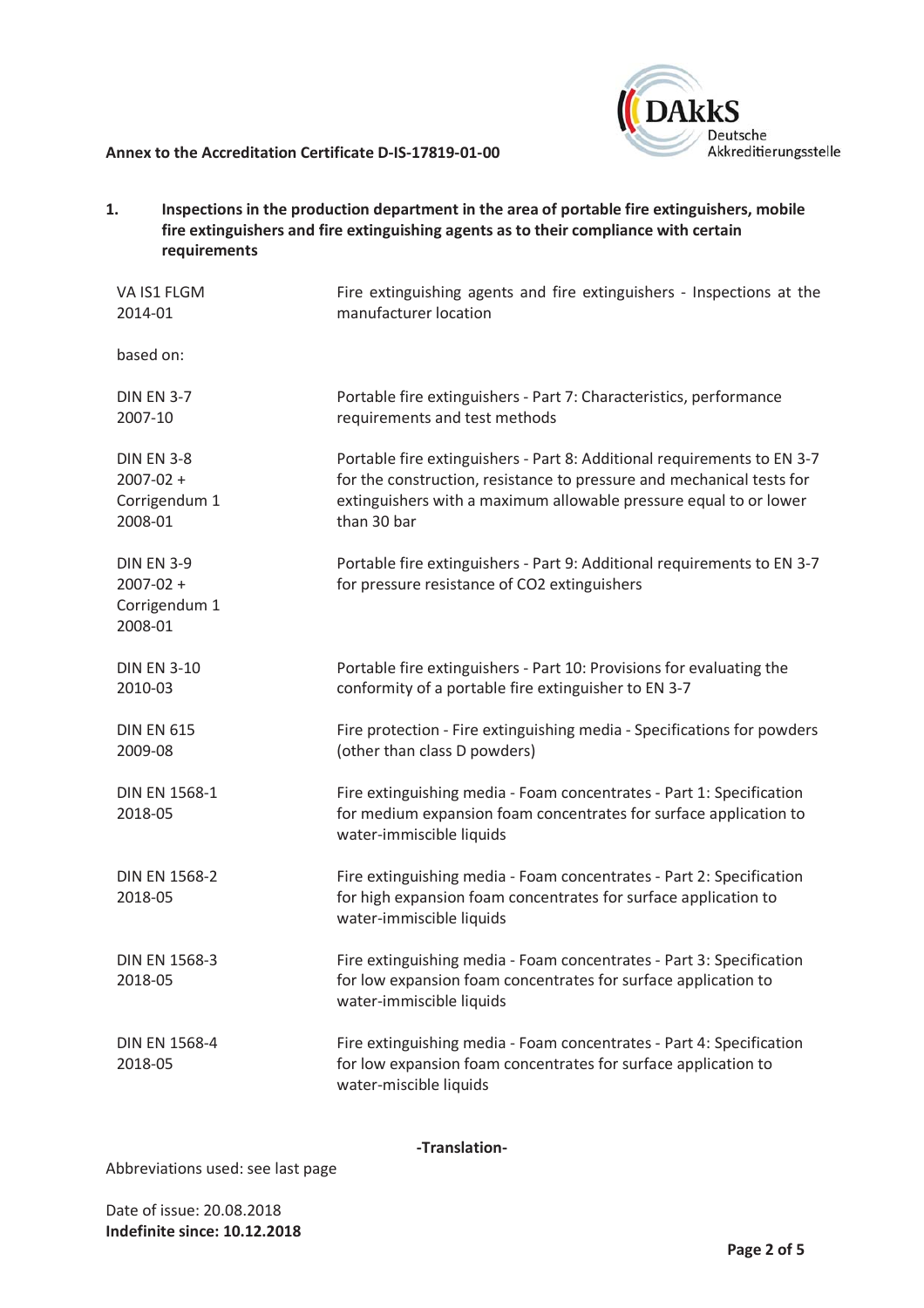

| <b>DIN EN 1866-1</b><br>$2007 - 10 +$<br>Corrigendum 1<br>2008-01 | Mobile fire extinguishers - Part 1: Characteristics, performance and<br>test methods                                                                                                                                                                         |
|-------------------------------------------------------------------|--------------------------------------------------------------------------------------------------------------------------------------------------------------------------------------------------------------------------------------------------------------|
| <b>DIN EN 1866-2</b><br>2014-07                                   | Mobile fire extinguishers - Part 2: Requirements for the construction,<br>pressure resistance and mechanical tests for extinguishers, with a<br>maximum allowable pressure equal to or lower than 30 bar, which<br>comply with the requirements of EN 1866-1 |
| <b>DIN EN 1866-3</b><br>2013-08                                   | Mobile fire extinguishers - Part 3: Requirements for the assembly,<br>construction and pressure resistance of CO <sub>2</sub> extinguishers which<br>comply with the requirements of EN 1866-1                                                               |
| <b>DIN SPEC 14411</b><br>2013-07                                  | Extinguishing aerosol dispenser                                                                                                                                                                                                                              |
| LM 01-01<br>2017-03                                               | Testing of aqueous fire extinguishing agents<br>Test specification of MPA Dresden                                                                                                                                                                            |

#### $2.$ Inspections in the production department in the area of safety storage cabinets as to their compliance with certain requirements

| VA IS2 SiSchr<br>2014-11 | Safety storage cabinets – Inspections at the manufacturer location     |
|--------------------------|------------------------------------------------------------------------|
| based on:                |                                                                        |
| DIN 14470-1              | Fire safety storage cabinets - Part 1: Safety storage cabinets for     |
| 2004-07                  | flammable liquids                                                      |
| DIN 14470-2              | Fire safety storage cabinets - Part 2: Safety cabinets for pressurised |
| 2006-11                  | gas cylinders                                                          |
| <b>DIN EN 14727</b>      | Laboratory furniture - Storage units for laboratories - Requirements   |
| 2006-03                  | and test methods                                                       |

-Translation-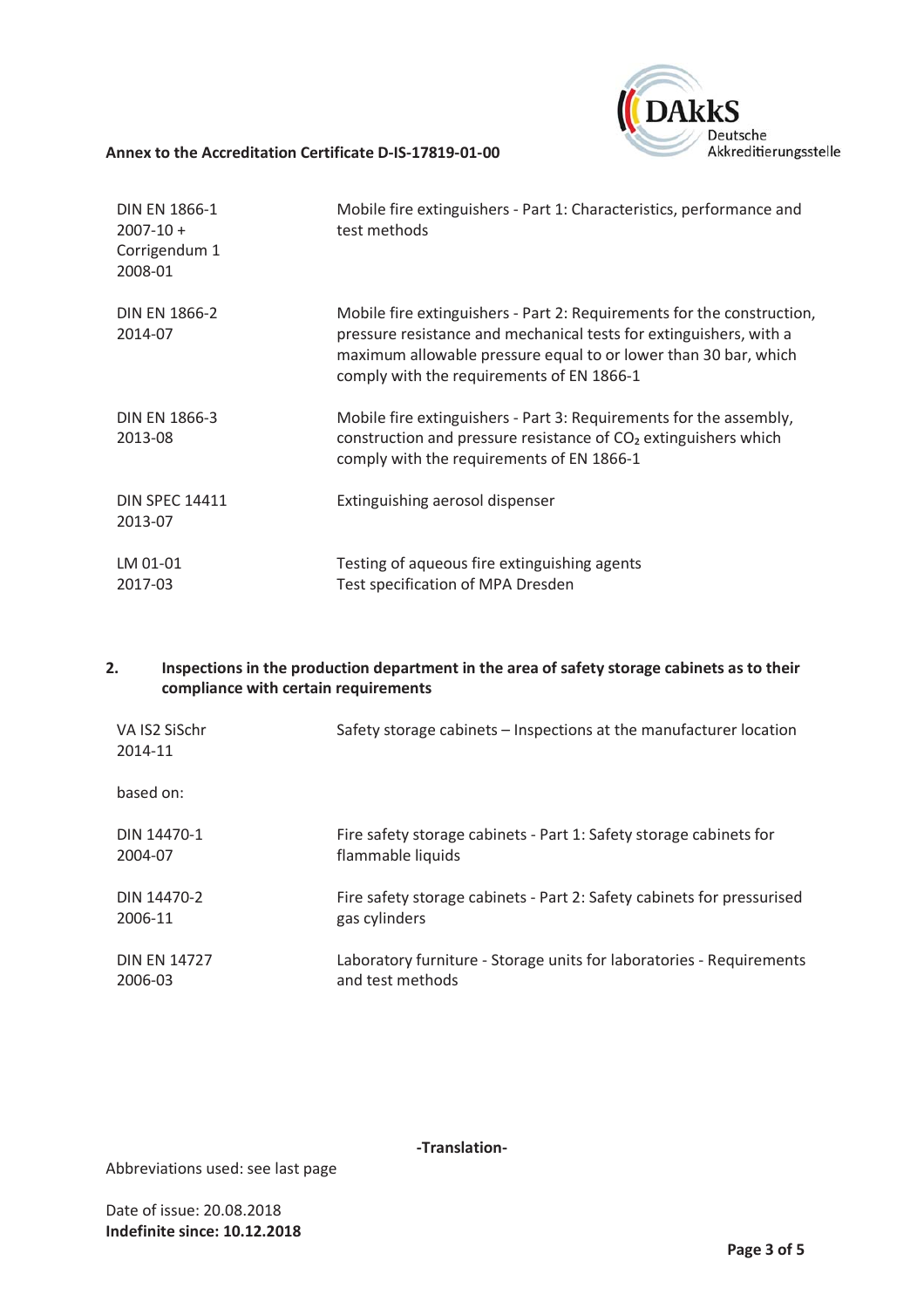

| 3.<br>products or product groups                                                                                                       | Inspection in production for certifications within the European mandatory field (EU CPR) of          |  |
|----------------------------------------------------------------------------------------------------------------------------------------|------------------------------------------------------------------------------------------------------|--|
| VA IS5<br>2018-05                                                                                                                      | Construction products - Inspections at the manufacturer                                              |  |
| for the products / product groups based on the following standards                                                                     |                                                                                                      |  |
| Gypsum Products (1995/467/EC)                                                                                                          |                                                                                                      |  |
| EN 13815<br>2006                                                                                                                       | Fibrous gypsum plaster casts - Definitions, requirements and test<br>methods                         |  |
| EN 14190<br>2014                                                                                                                       | Gypsum board products from reprocessing - Definitions,<br>requirements and test methods              |  |
| Wood-based materials (1997/462/EC)                                                                                                     |                                                                                                      |  |
| EN 13986<br>$2004 + A1:2015$                                                                                                           | Wood-based panels for use in construction - Characteristics,<br>evaluation of conformity and marking |  |
| Floor coverings (1997/808/EC)                                                                                                          |                                                                                                      |  |
| EN 13813<br>2002                                                                                                                       | Screed material and floor screeds - Screed materials - Properties and<br>requirements                |  |
| EN 14041<br>2004+AC:2006                                                                                                               | Resilient, textile and laminate floor coverings - Essential<br>characteristics                       |  |
| EN 14342<br>2013                                                                                                                       | Wood flooring - Characteristics, evaluation of conformity and<br>marking                             |  |
| EN 14904<br>2006                                                                                                                       | Surfaces for sports areas - Indoor surfaces for multi-sports use -<br>Specification                  |  |
| Roof coverings, rooflights, roof windows and ancillary products for purposes subjects to guidelines on<br>fire behaviour (1998/436/EC) |                                                                                                      |  |
|                                                                                                                                        |                                                                                                      |  |

| EN 14509 | Self-supporting double skin metal faced insulating panels - Factory |
|----------|---------------------------------------------------------------------|
| 2013     | made products - Specifications                                      |

-Translation-